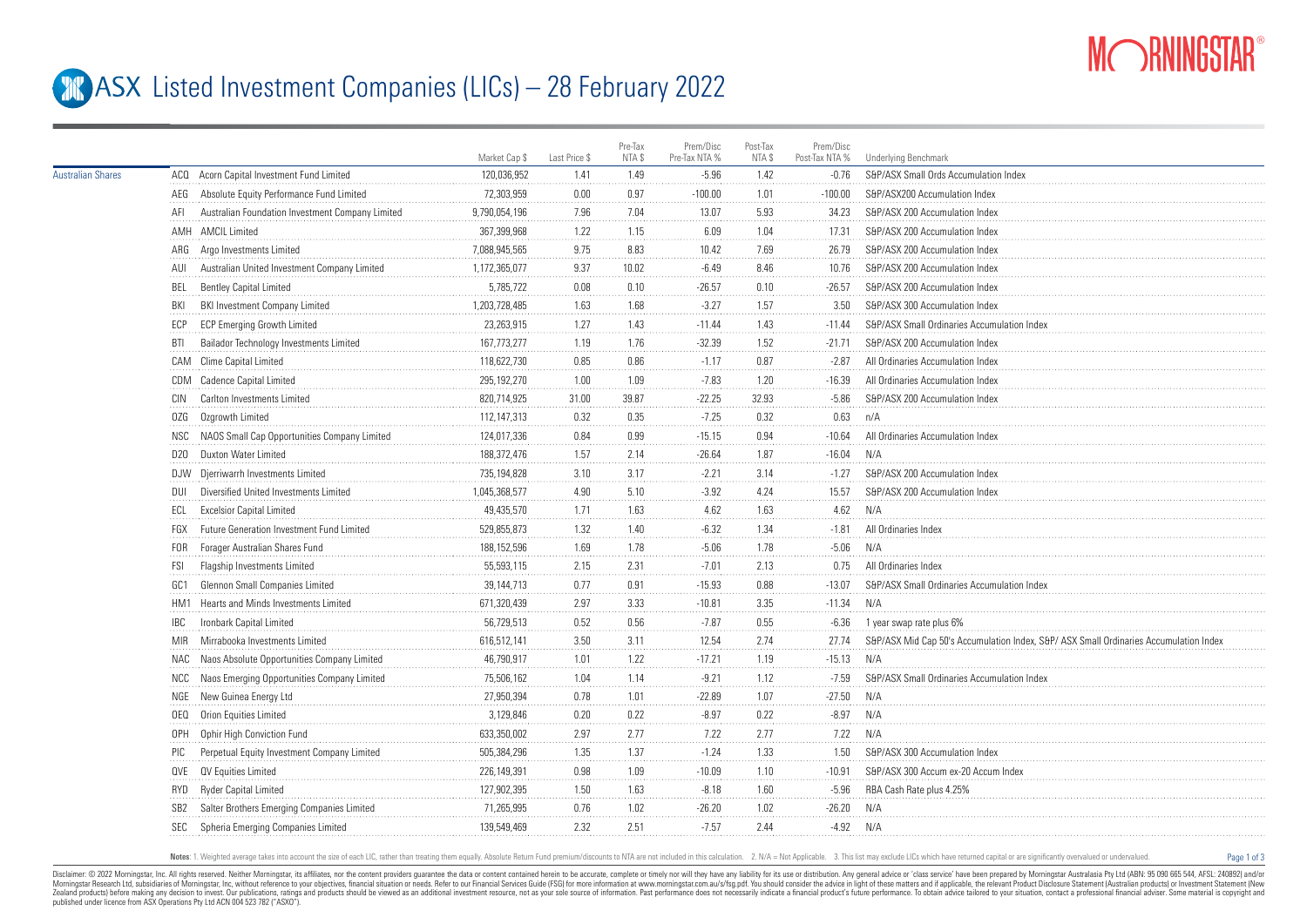

Page 2 of 3

## **ASX** Listed Investment Companies (LICs) – 28 February 2022

|                             |                                                            | Market Cap \$ | Last Price \$ | Pre-Tax<br>NTA \$ | Prem/Disc<br>Pre-Tax NTA % | Post-Tax<br>NTA \$ | Prem/Disc<br>Post-Tax NTA % | Underlying Benchmark                                     |
|-----------------------------|------------------------------------------------------------|---------------|---------------|-------------------|----------------------------|--------------------|-----------------------------|----------------------------------------------------------|
| <b>Australian Shares</b>    | SNC Sandon Capital Investments Limited                     | 124,424,384   | 0.93          | 1.01              | $-8.52$                    | 0.97               | $-4.88$                     | 1 month Bank Bill Swap Rate                              |
|                             | WAM WAM Capital Limited                                    | 2,010,468,123 | 2.17          | 1.71              | 26.81                      | 1.80               | 20.56                       | All Ordinaries Accumulation Index                        |
|                             | WAX WAM Research Limited                                   | 321.977.038   | 1.64          | 1.11              | 46.89                      | 1.14               | 42.96                       | All Ordinaries Accumulation Index                        |
|                             | WLE WAM Leaders Limited                                    | 1.568.534.936 | 1.52          | 1.47              | 3.08                       | 1.43               | 6.20                        | S&P/ASX 200 Accumulation Index                           |
|                             | WMI WAM Microcap Limited                                   | 381,167,670   | 1.83          | 1.63              | 12.00                      | 1.55               | 18.06                       | N/A                                                      |
|                             | WHF Whitefield Limited                                     | 615,763,154   | 5.55          | 5.24              | 5.92                       | 4.81               | 15.38                       | S&P/ASX 200 Industrials Accumulation Index               |
|                             | Westoz Investment Company Limited<br><b>WIC</b>            | 171,118,080   | 1.28          | 1.37              | $-6.57$                    | 1.32               | $-3.25$                     | n/A                                                      |
|                             | WLS WCM Global Long Short Limited                          | 24,932,061    | 0.66          | 0.71              | $-8.26$                    | 0.71               | $-8.26$                     | N/A                                                      |
| <b>International Shares</b> | <b>BHD</b> Benjamin Hornigold Limited                      | 6,280,363     | 0.26          | 0.35              | $-25.65$                   | 0.35               | $-25.65$                    | N/A                                                      |
|                             | CD1 Cordish Dixon Private Equity Fund I                    | 44,670,705    | 1.15          | 1.35              | $-15.19$                   | 1.35               | $-15.19$                    | N/A                                                      |
|                             | CD2 Cordish Dixon Private Equity Fund II                   | 84.440.761    | 1.53          | 1.93              | $-20.73$                   | 1.93               | $-20.73$                    | N/A                                                      |
|                             | Cordish Dixon Private Equity Fund III<br>CD3               | 117,406,325   | 1.63          | 2.10              | $-22.38$                   | 2.10               | $-22.38$                    | N/A                                                      |
|                             | CDO Cadance Opportunities Fund Limited                     | 40,958,568    | 2.72          | 2.51              | 8.32                       | 2.51               | 8.24                        | N/A                                                      |
|                             | L1 Long Short Fund Limited<br>LSF                          | 1,707,507,071 | 2.80          | 3.24              | $-13.48$                   | 2.99               | $-6.26$                     | S&P/ASX 200 Accumulation Index                           |
|                             | Ellerston Asian Investments Limited<br>FAI                 | 126,457,091   | $0.99\,$      | 1.09              | $-9.33$                    | 1.11               | $-11.19$                    | MSCI All Countries Asia Pacific ex Japan Index AUD       |
|                             | VG8<br>VGI Partners Asian Investments Limited              | 447,466,638   | 2.01          | 2.36              | $-14.83$                   | 2.36               | $-14.83$                    | N/A                                                      |
|                             | Aurora Global Income Trust<br>AIB                          | 721,910       | 0.11          | 0.10              | 0.96                       | 0.10               | 0.96                        | N/A                                                      |
|                             | Future Generation Global Investment Company Limited<br>FGG | 535,312,701   | 1.36          | 1.55              | $-12.53$                   | 1.47               | $-7.45$                     | MSCI World Index AUD                                     |
|                             | Fat Prophets Global Contrarian Fund Ltd<br>FPC             | 46,576,171    | 1.08          | 1.24              | $-12.86$                   | 1.20               | $-9.80$                     | N/A                                                      |
|                             | <b>Global Masters Fund Limited</b><br>GFL                  | 28,416,371    | 2.65          | 3.18              | $-16.64$                   | 2.67               | $-0.79$                     | S&P 500 US Index                                         |
|                             | Global Value Fund Limited<br>GVF                           | 202,247,897   | 1.17          | 1.24              | $-5.93$                    | 1.18               | $-1.20$                     | BBSW 1 year swap rate plus 4%                            |
|                             | Pengana International Equities Limited<br>PIA              | 311,693,053   | 1.22          | 1.29              | $-5.65$                    | 1.29               | $-5.43$                     | N/A                                                      |
|                             | Lowell Resources Fund<br>I RT                              | 56,756,673    | 1.94          | 1.92              | 0.68                       | 1.92               | 0.68                        | N/A                                                      |
|                             | Lion Selection Group Limited<br>I SX                       | 67,563,572    | 0.45          | 0.70              | $-35.71$                   | 0.67               | $-33.23$                    | N/A                                                      |
|                             | MEC Morphic Ethical Equities Fund Limited                  | 65,392,556    | 1.23          | 1.29              | $-5.01$                    | 1.28               | $-3.99$                     | MSCI All Countries World Daily Total Return Net Index AU |
|                             | HGV Hygrovest Limited                                      | 12,187,561    | 0.05          | 0.15              | $-65.04$                   | 0.14               | $-62.44$                    | N/A                                                      |
|                             | MGF Magellan Global Fund - Closed Class Units              | 2,433,731,939 | 1.54          | 1.84              | $-16.39$                   | 1.84               | $-16.39$                    | N/A                                                      |
|                             | MFF MFF Capital Investments Limited                        | 1,555,201,529 | 2.68          | 3.21              | $-16.43$                   | 2.77               | $-3.21$                     | N/A                                                      |
|                             | Pengana Private Equity Trust<br>PE1                        | 384,831,734   | 1.60          | 1.53              | 4.25                       | 1.53               | 4.25                        | n/A                                                      |
|                             | PM Capital Global Opportunities Fund Limited<br>PGF        | 646,748,776   | 1.66          | 1.76              | $-6.21$                    | 1.60               | 3.41                        | MSCI World Net Total Return Index AUD                    |
|                             | PMC Platinum Capital Limited                               | 428,050,938   | 1.46          | 1.58              | $-7.77$                    | 1.53               | $-4.66$                     | MSCI All Country World Net Index                         |
|                             | PM Capital Asian Opportunities Fund Limited<br>PAF         | 61,916,413    | 1.08          | 1.07              | 0.93                       | 1.06               | 1.89                        | MSCI All Country Asia ex-Japan Net Index AUD             |
|                             | Platinum Asia Investments Limited<br>PAI                   | 372,693,400   | 1.02          | 1.12              | $-9.21$                    | 1.12               | $-9.14$                     | MSCI All Country Asia ex Japan Net Index AUD             |
|                             | Regal Funds Management Limited<br>RF1                      | 616,151,699   | 3.55          | 3.54              | 0.28                       | 3.54               | 0.28                        | MSCI All Country Asia ex Japan Net Index AUD             |
|                             |                                                            |               |               |                   |                            |                    |                             |                                                          |

Notes: 1. Weighted average takes into account the size of each LIC, rather than treating them equally. Absolute Return Fund premium/discounts to NTA are not included in this calculation. 2. N/A = Not Applicable. 3. This li

Disclaimer: © 2022 Morninostar, Inc. All rights reseved. Neither Morninostar, its affiliates, nor the content providers quarantee the data or content consined herein to be accurate, complete or timely nor will they have an Morningstar Research Ltd, subsidiaries of Morningstar, Inc, without reference to your objectives, financial stuation or needs. Refer to our Financial Services Guide (FSG) for more information at www.morningstar.com.au/s/fs Zealand products) before making any decision to invest. Our publications, ratings and products should be viewed as an additional investment resource, not as your sole squire of information. Past performance does not necess published under licence from ASX Operations Pty Ltd ACN 004 523 782 ("ASXO").